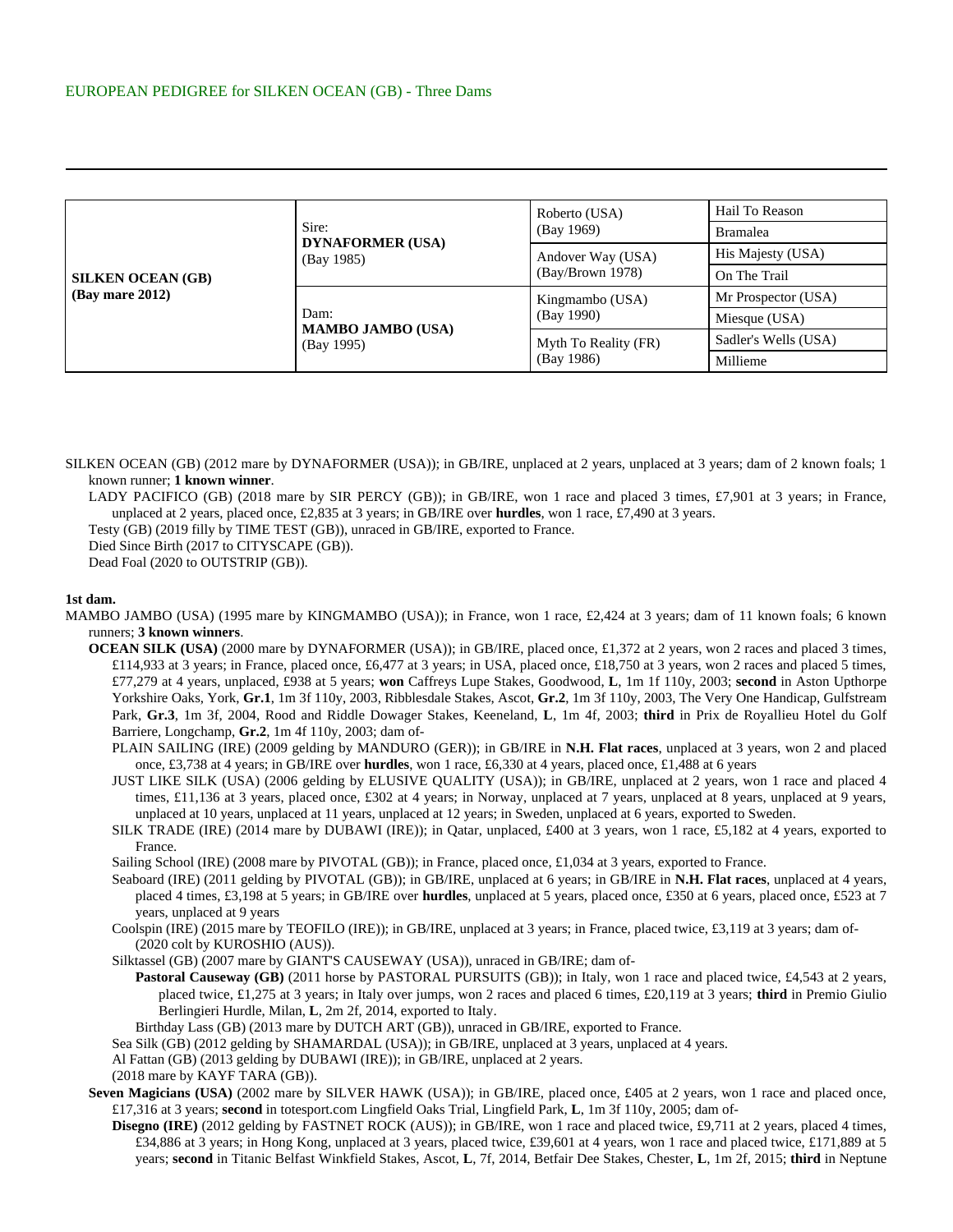Investment Gordon Stakes, Goodwood, **Gr.3**, 1m 3f 110y, 2015, Feilden Stakes, Newmarket, **L**, 1m 1f, 2015, exported to Hong Kong

**Psychometry (FR)** (2011 mare by DANEHILL DANCER (IRE)); in GB/IRE, won 1 race and placed twice, £6,184 at 2 years, placed twice, £7,884 at 3 years; **third** in Bibendum Height of Fashion Stakes, Goodwood, **L**, 1m 1f 110y, 2014; dam of-

**Moai (FR)** (2018 gelding by SHOWCASING (GB)); in France, unplaced, £2,102 at 2 years, won 2 races and placed twice, £48,929 at 3 years; **third** in Prix Paul de Moussac, Chantilly, **Gr.3**, 7f 210y, 2021, exported to France

- THEMAXWECAN (IRE) (2016 gelding by MAXIOS (GB)); in GB/IRE, won 1 race, £3,752 at 2 years, won 3 races and placed 3 times, £62,277 at 3 years, placed once, £9,590 at 4 years, won 2 races and placed twice, £59,236 at 5 years.
- MARS LANDING (IRE) (2017 gelding by DARK ANGEL (IRE)); in GB/IRE, placed once, £2,310 at 2 years, placed 4 times, £4,563 at 3 years, won 1 race and placed twice, £8,131 at 4 years; in Bahrain, won 3 races and placed once, £62,078 at 4 years, exported to Bahrain.
- Lake Nakuru (IRE) (2019 filly by SIYOUNI (FR)), unraced in GB/IRE, exported to France.
- (2020 filly by ROARING LION (USA)).
- (2021 filly by ULYSSES (IRE)).
- KING'S VOW (FR) (2016 gelding by FRANKEL (GB)); in GB/IRE, won 1 race and placed once, £7,855 at 2 years, won 1 race and placed 3 times, £25,152 at 3 years, won 2 races, £17,819 at 4 years, unplaced at 5 years; in GB/IRE over **hurdles**, placed once, £915 at 4 years, placed once, £991 at 5 years.
- MAGICIAN'S CAPE (IRE) (2007 horse by MONTJEU (IRE)); in GB/IRE, won 1 race and placed once, £4,332 at 2 years, unplaced at 3 years; in Spain, unplaced at 3 years, placed twice, £3,621 at 4 years, unplaced at 6 years, unplaced at 7 years, exported to Spain.
- Ataraxis (FR) (2010 gelding by NAYEF (USA)); in GB/IRE, placed once, £403 at 3 years; in France, placed once, £3,250 at 4 years, unplaced, £543 at 5 years, exported to France.
- Stage of Being (GB) (2015 horse by DANSILI (GB)); in Hungary, unplaced at 3 years, placed once, £263 at 4 years, exported to France. Set Dreams (FR) (2009 mare by GALILEO (IRE)); in France, unplaced at 3 years; dam of-
	- **SKYMAX (GER)** (2016 gelding by MAXIOS (GB)); in GB/IRE, won 1 race and placed twice, £26,777 at 2 years, won 1 race and placed twice, £15,872 at 3 years, unplaced at 4 years; in Australia, won 2 races, £61,809 at 4 years, unplaced, £10,730 at 5 years; **won** Australia Day Cup, Warwick Farm, **L**, 1m 3f 205y, 2021, exported to Australia.
	- Brinicle (IRE) (2014 mare by NAYEF (USA)); in GB/IRE, placed once, £471 at 2 years.
	- S'Tikva (GER) (2015 mare by ARAKAN (USA)); in France, unplaced, £470 at 2 years.
	- Shakar (GER) (2019 colt by MAXIOS (GB)), unraced in GB/IRE.
	- (2020 filly by MAXIOS (GB)), exported to Germany.
	- (2021 filly by MASTERCRAFTSMAN (IRE)).
- Relaxez Vous (IRE) (2014 mare by RAVEN'S PASS (USA)), unraced in GB/IRE; dam of-
	- Zaralion (GB) (2018 gelding by THE LAST LION (IRE)); in GB/IRE, unplaced, £385 at 2 years, unplaced at 3 years.
	- Chiseled (GB) (2019 colt by ADAAY (IRE)), unraced in GB/IRE.
	- (2020 colt by ARDAD (IRE)).
	- (2021 colt by DUE DILIGENCE (USA)).
- Duc de Toul (FR) (2017 horse by LE HAVRE (IRE)), unraced in GB/IRE.
- La Forza (GB) (2018 gelding by SHALAA (IRE)); in GB/IRE, unplaced at 2 years, unplaced, £900 at 3 years.
- (2020 colt by HAVANA GREY (GB)).
- (2021 colt by MEHMAS (IRE)).

MAMBO HALO (USA) (2001 mare by SOUTHERN HALO (USA)); in Argentina, won 1 race, £1,763 at 2 years; dam of-

- **EARL OF LEITRIM (IRE)** (2008 gelding by JOHANNESBURG (USA)); in GB/IRE, won 2 races, £18,377 at 2 years; in Hong Kong, placed 4 times, £38,570 at 4 years; **won** thebettingsite.com Doncaster Stakes, Doncaster, **L**, 6f, 2010, exported to Hong Kong
- MAMBO RHYTHM (GB) (2011 mare by AUTHORIZED (IRE)); in GB/IRE, placed once, £1,251 at 2 years, won 2 races and placed 4 times, £15,260 at 3 years, placed twice, £1,324 at 4 years, exported to Germany; dam of-
	- MESMERIC (GER) (2017 gelding by CASAMENTO (IRE)); in GB/IRE, won 1 race and placed once, £6,228 at 3 years; in GB/IRE over **hurdles**, unplaced at 3 years.
	- Magic Rhythm (GER) (2018 gelding by LORD OF ENGLAND (GER)); in France, unplaced at 3 years; in Germany, unplaced, £407 at 3 years.

Moepp (GER) (2019 colt by LORD OF ENGLAND (GER)); in Germany, unplaced at 2 years. (2020 colt by AREION (GER)).

MAMBO PARADISE (GB) (2012 mare by MAKFI (GB)); in GB/IRE, won 1 race, £4,978 at 2 years, won 3 races and placed 3 times, £46,931 at 3 years, unplaced at 4 years; dam of-

Paradise Melody (IRE) (2018 mare by HELMET (AUS)), unraced in GB/IRE, exported to Germany.

- Mambo Beauty (IRE) (2019 filly by NO NAY NEVER (USA)); in GB/IRE, unplaced, £1,268 at 2 years.
- (2020 filly by HOLY ROMAN EMPEROR (IRE)).
- CACHAO (GB) (2013 horse by NEW APPROACH (IRE)); in GB/IRE, unplaced at 2 years, placed twice, £1,732 at 3 years; in United Arab Emirates, placed once, £3,049 at 3 years, won 1 race and placed twice, £19,822 at 4 years, won 2 races and placed once, £41,701 at 5 years, placed 3 times, £20,819 at 6 years, won 1 race and placed once, £17,803 at 7 years, unplaced at 8 years, exported to United Arab Emirates.
- MAMBO DANCER (GB) (2014 gelding by SO YOU THINK (NZ)); in GB/IRE, unplaced at 2 years, placed 4 times, £3,484 at 3 years, won 3 races and placed 7 times, £24,638 at 4 years; in GB/IRE over **hurdles**, unplaced at 5 years.
- CUBAN DANCER (GB) (2018 gelding by TORONADO (IRE)); in GB/IRE, placed once, £1,300 at 2 years, won 2 races and placed twice, £13,938 at 3 years.
- Cape Rainbow (GB) (2009 gelding by CAPE CROSS (IRE)); in GB/IRE, placed once, £577 at 2 years, placed once, £481 at 3 years.
- Southern Dancer (GB) (2017 gelding by CABLE BAY (IRE)); in GB/IRE, placed once, £1,154 at 2 years, unplaced at 3 years, exported to Kuwait.
- Another Character (USA) (2007 horse by GIANT'S CAUSEWAY (USA)); in GB/IRE, unplaced at 2 years, unplaced at 3 years.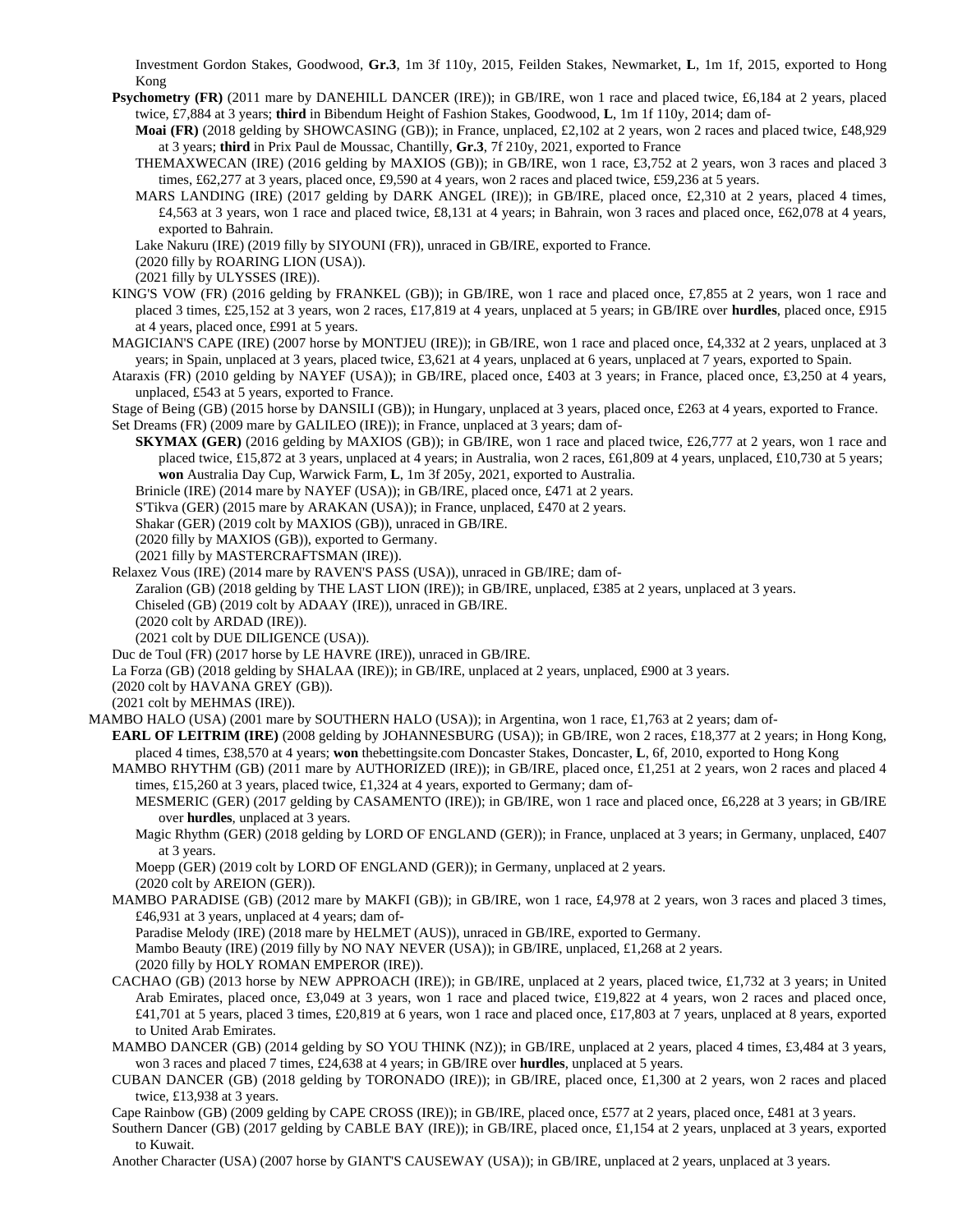Allied (GB) (2015 gelding by DAWN APPROACH (IRE)); in GB/IRE, unplaced at 2 years, unplaced at 3 years, exported to Kuwait. Straightrazorblade (USA) (2003 horse by BELONG TO ME (USA)); in USA, placed once, £3,130 at 7 years.

Pink Topaz (USA) (2004 mare by TIZNOW (USA)); in France, unplaced at 3 years, exported to France; dam of-

- TERRA FINA (GB) (2012 mare by AMERICAN POST (GB)); in France, won 1 race and placed 4 times, £14,833 at 2 years, won 1 race and placed 3 times, £17,441 at 3 years, won 3 races and placed 6 times, £22,794 at 4 years, unplaced at 5 years, exported to France; dam of-
	- AMERICAN CHARLIE (FR) (2019 colt by MYBOYCHARLIE (IRE)); in Czech Republic, won 1 race and placed twice, £1,904 at 2 years.
	- Theonlywayiswessex (FR) (2018 gelding by MAXIOS (GB)); in GB/IRE, unplaced, £431 at 3 years; in GB/IRE over **hurdles**, unplaced, £546 at 3 years.

Artaios (FR) (2020 colt by RECOLETOS (FR)), unraced in GB/IRE.

- (2021 colt by CLOTH OF STARS (IRE)).
- Divine Elusive (FR) (2010 mare by ELUSIVE CITY (USA)); in France, unplaced at 3 years, placed 3 times, £3,458 at 4 years; dam of-Divine Youm (FR) (2016 mare by YOUMZAIN (IRE)); in France, placed once, £1,416 at 2 years.
	- Divine Sensation (FR) (2018 mare by ANODIN (IRE)); in France, unplaced at 2 years, unplaced at 3 years.
- Happy Ring House (IRE) (2009 gelding by MUHTATHIR (GB)); in GB/IRE over **hurdles**, unplaced at 8 years, unplaced at 9 years; in GB/IRE over **fences**, unplaced at 7 years; in GB/IRE in **point-to-points**, unplaced at 5 years, placed twice at 6 years, won 1 race and placed 3 times at 7 years.
- Mya Mima (FR) (2011 mare by SIR PERCY (GB)), unraced in GB/IRE; dam of-
	- (2018 mare by AFFINISEA (IRE)).
	- (2019 filly by VALIRANN (FR)).
- Imperial Topaz (FR) (2013 mare by DUTCH ART (GB)), unraced in GB/IRE; dam of-
	- SPACE ACE (FR) (2017 mare by THE WOW SIGNAL (IRE)); in GB/IRE, won 1 race and placed 6 times, £7,575 at 2 years; in France, placed twice, £11,971 at 3 years, unplaced, £670 at 4 years, exported to France.
	- LANDARYNA (FR) (2018 mare by DARIYAN (FR)); in France, placed 4 times, £7,978 at 2 years, won 1 race and placed twice, £14,811 at 3 years, unplaced at 4 years.
	- Scorpio (FR) (2019 filly by OLYMPIC GLORY (IRE)), unraced in GB/IRE.
	- (2021 filly by BARRAQUERO (IRE)).
- Cosa Vera (USA) (2005 horse by DYNAFORMER (USA)), unraced in GB/IRE, sire in USA.
- (2006 mare by GIANT'S CAUSEWAY (USA)).
- (2009 horse by A P INDY (USA)); (died as a foal.)
- (2010 mare by GIANT'S CAUSEWAY (USA)).
- Mambo Gold (USA) (2011 mare by MEDAGLIA D'ORO (USA)), unraced in GB/IRE; dam of-
	- ZIGHIDI (GB) (2016 mare by HOLY ROMAN EMPEROR (IRE)); in France, placed twice, £5,630 at 3 years, won 1 race and placed 5 times, £21,884 at 4 years, unplaced at 5 years, exported to France.
		- Bellstreet Bridie (GB) (2019 filly by SIR PERCY (GB)); in GB/IRE, placed twice, £4,385 at 2 years.
	- (2017 mare by FOOTSTEPSINTHESAND (GB)).
	- Mammoon (GB) (2018 horse by SEA THE MOON (GER)), unraced in GB/IRE.
	- (2021 filly by HAVANA GOLD (IRE)).
- Silken Ocean (GB) (2012 mare by DYNAFORMER (USA)), see above.

## **2nd dam.**

- **MYTH TO REALITY (FR)** (1986 mare by SADLER'S WELLS (USA)); in France, won 4 races and placed 3 times, £67,860 at 3 years, unplaced at 4 years; **won** Prix des Federations Regionales, Longchamp, **L**, 1989, Prix Ronde de Nuit, Saint-Cloud, **L**, 1989, Grand Prix de Nantes, Nantes, **L**, 1989; **second** in Prix Minerve, Evry, **Gr.3**, 1989, Derby de l'Ouest, Nantes, **L**, 1989, exported to France; dam of 14 known foals; 13 known runners; **11 known winners**
	- **WHIPPER (USA)** (2001 horse by MIESQUE'S SON (USA)); Top rated 3yr old miler in France in 2004, Top rated older sprinter in France in 2005; in GB/IRE, placed once, £9,100 at 2 years, unplaced, £7,500 at 3 years; in France, won 3 races and placed 3 times, £179,774 at 2 years, won 2 races and placed once, £215,042 at 3 years, won 1 race and placed 4 times, £204,731 at 4 years; in USA, unplaced at 3 years, unplaced, £60,117 at 4 years; **won** Prix Morny Casinos Barriere, Deauville, **Gr.1**, 6f, 2003, Prix Maurice de Gheest, Deauville, **Gr.1**, 6f 110y, 2005, P. Fresnay le Buffard Jacques Le Marois, Deauville, **Gr.1**, 1m, 2004, Criterium de Maisons-Laffitte, Maisons-Laffitte, **Gr.2**, 6f, 2003, Prix Djebel, Maisons-Laffitte, **L**, 7f, 2004; **second** in Prix Maurice de Gheest, Deauville, **Gr.1**, 6f 110y, 2004, P. Fresnay le Buffard Jacques Le Marois, Deauville, **Gr.1**, 1m, 2005; **third** in Prix du Muguet, Saint-Cloud, **Gr.2**, 1m, 2005, sire in Ireland and in France, exported to France
	- **DIVINE PROPORTIONS (USA)** (2002 mare by KINGMAMBO (USA)); Champion 2yr old filly in Europe in 2004, Champion 3yr old filly in Europe in 2005; in France, won 5 races, £275,388 at 2 years, won 4 races and placed once, £618,242 at 3 years; **won** Gainsborough Poule d'Essai des Pouliches, Longchamp, **Gr.1**, 1m, 2005, Prix de Diane Hermes, Chantilly, **Gr.1**, 1m 2f 110y, 2005, Prix d'Astarte, Deauville, **Gr.1**, 1m, 2005, Prix Morny Casinos Barriere, Deauville, **Gr.1**, 6f, 2004, Prix Marcel Boussac-Royal Barriere, Longchamp, **Gr.1**, 1m, 2004, Prix Robert Papin, Maisons-Laffitte, **Gr.2**, 5f 110y, 2004, Prix du Bois, Chantilly, **Gr.3**, 5f, 2004, Prix de la Grotte, Longchamp, **Gr.3**, 1m, 2005; dam of-
		- **EIGHTFOLD PATH (USA)** (2007 horse by GIANT'S CAUSEWAY (USA)); in France, won 2 races and placed once, £62,135 at 2 years, unplaced at 3 years, won 1 race, £10,431 at 4 years, won 1 race and placed 3 times, £52,167 at 5 years; in South Africa, unplaced at 6 years; **won** Prix Eclipse, Chantilly, **Gr.3**, 6f, 2009, Grand Handicap de Deauville, Deauville, **L**, 1m, 2012; **third** in Prix La Rochette, Longchamp, **Gr.3**, 7f, 2009, sire in South Africa
		- **Diodorus (IRE)** (2014 gelding by GALILEO (IRE)); in GB/IRE, placed 3 times, £9,963 at 2 years, won 1 race and placed 3 times, £9,395 at 3 years, placed once, £885 at 4 years, placed 3 times, £4,715 at 5 years, placed once, £616 at 6 years, unplaced, £300 at 7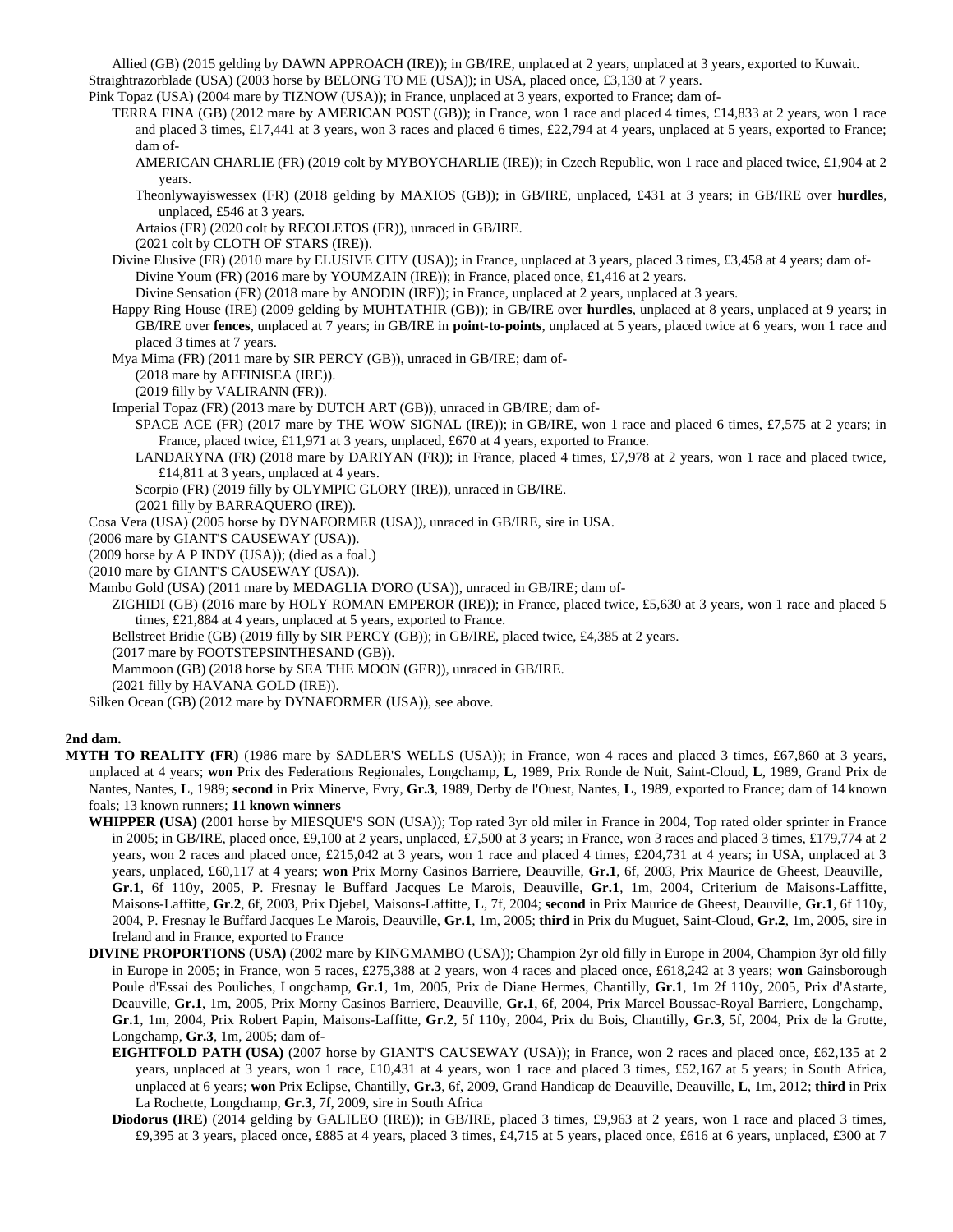years; in GB/IRE over **hurdles**, won 1 race and placed 3 times, £7,145 at 6 years, unplaced, £1,834 at 7 years; **second** in thetote.com Eyrefield Stakes, Leopardstown, **L**, 1m 1f, 2016

**Numen (IRE)** (2017 horse by GALILEO (IRE)); in GB/IRE, won 1 race and placed once, £13,538 at 3 years; **second** in Nijinsky Stakes, Leopardstown, **L**, 1m 4f 10y, 2020, exported to Kingdom of Saudi Arabia.

DAIVIKA (USA) (2010 mare by DYNAFORMER (USA)); in France, placed once, £3,000 at 2 years, won 1 race and placed once, £14,228 at 3 years; dam of-

DAKINI (IRE) (2018 mare by GALILEO (IRE)); in France, unplaced at 2 years, won 2 races and placed once, £20,991 at 3 years.

DANTE'S VIEW (IRE) (2016 gelding by GALILEO (IRE)); in GB/IRE, placed 7 times, £7,362 at 3 years, unplaced, £349 at 4 years, unplaced, £300 at 5 years; in GB/IRE over **hurdles**, placed twice, £2,853 at 4 years, won 1 race, £3,770 at 5 years. (2017 horse by GALILEO (IRE)).

Old Harrovian (GB) (2019 colt by SEA THE STARS (IRE)), unraced in GB/IRE.

(2020 colt by ZOUSTAR (AUS)).

(2021 colt by SAXON WARRIOR (JPN)).

MONOCEROS (USA) (2011 horse by GIANT'S CAUSEWAY (USA)); in France, placed once, £3,902 at 2 years, won 1 race and placed 4 times, £28,293 at 3 years; in USA, unplaced, £75 at 3 years.

Divine Presence (USA) (2009 mare by A P INDY (USA)); in USA, unplaced, £129 at 3 years; dam of-

**Market King (USA)** (2016 gelding by INTO MISCHIEF (USA)); in USA, placed once, £11,826 at 2 years, won 1 race and placed twice, £106,785 at 3 years, placed twice, £12,316 at 4 years, won 3 races, £24,607 at 5 years; **third** in Rebel Stakes, Oaklawn Park, **Gr.2**, 1m 110y, 2019

EL CAP (USA) (2014 gelding by SPEIGHTSTOWN (USA)); in GB/IRE, placed twice, £1,906 at 2 years, won 2 races and placed twice, £15,904 at 3 years; in Hong Kong, unplaced at 4 years, unplaced at 5 years, exported to Hong Kong.

KITODAN (USA) (2019 colt by POINT OF ENTRY (USA)); in USA, won 1 race and placed 3 times, £34,964 at 2 years.

Divine Inspiration (USA) (2015 mare by MEDAGLIA D'ORO (USA)); in France, unplaced at 2 years, unplaced at 3 years, exported to South Africa; dam of-

Queen of Sparta (SAF) (2019 filly by ERUPT (IRE)), unraced in GB/IRE.

(2020 colt by ERUPT (IRE)).

(2021 colt by ERUPT (IRE)).

Gondwana (USA) (2017 mare by SPEIGHTSTOWN (USA)), unraced in GB/IRE, exported to France.

Divine Balance (USA) (2018 mare by UNION RAGS (USA)); in GB/IRE, unplaced, £355 at 3 years.

(2020 filly by KARAKONTIE (JPN)).

(2021 filly by KARAKONTIE (JPN)).

Phidian (IRE) (2013 horse by GALILEO (IRE)), unraced in GB/IRE, exported to Pakistan.

Nefertiti (IRE) (2016 mare by GALILEO (IRE)), unraced in GB/IRE, exported to USA; dam of-

(2021 colt by KARAKONTIE (JPN)).

Light of My Eyes (IRE) (2018 mare by FRANKEL (GB)); in GB/IRE, unplaced at 2 years.

- **ASSOS (USA)** (1994 gelding by ALLEGED (USA)); in France, won 1 race and placed 5 times, £29,797 at 3 years, won 3 races and placed 4 times, £46,261 at 4 years; **won** P. Louis Desboudet - Trophee Centre Est, Vichy, **L**, 1m 6f, 1998; **second** in Prix du Lys, M'-Laffitte, **Gr.3** , 1m 5f, 1997, Prix Right Royal, M'-Laffitte, **L**, 1m 7f 110y, 1998, Prix du Carrousel, M'-Laffitte, **L**, 1m 7f, 1998; **third** in G.P. Anjou Bretagne-Gen.Loire Atlantique, Chateaubriant, **L**, 1m 4f 110y, 1998, Prix de l'Avre, Saint-Cloud, **L**, 1m 4f, 1997
- **Mythical Kid (USA)** (2004 horse by LEMON DROP KID (USA)); in GB/IRE, won 1 race and placed once, £13,141 at 2 years, placed once, £3,064 at 3 years; **second** in Stan James Horris Hill Stakes, Newbury, **Gr.3**, 7f, 2006, sire in Ireland
- **Indigo Myth (USA)** (1997 gelding by KINGMAMBO (USA)); in France, won 2 races and placed 3 times, £21,709 at 3 years; in USA, won 1 race and placed once, £36,600 at 4 years, placed once, £4,644 at 5 years, won 2 races and placed twice, £16,524 at 6 years, unplaced at 7 years, unplaced, £84 at 8 years, unplaced, £195 at 9 years; **second** in Jim Murray Memorial Handicap, Hollywood Park, **L**, 1m 4f, 2001, Prix Pelleas, Saint-Cloud, **L**, 1m 2f 110y, 2000.
- SONOFOGY (USA) (1992 gelding by OGYGIAN (USA)); in USA, won 3 races and placed twice, £5,086 at 3 years, unplaced, £70 at 4 years, unplaced, £84 at 5 years.

MAGIC SPIN (USA) (1993 mare by LORD AVIE (USA)); in USA, won 1 race, £9,716 at 3 years, won 2 races, £18,434 at 4 years; dam of-

**REAL DOLL (USA)** (1999 mare by KNOWN FACT (USA)); in USA, placed twice, £8,400 at 2 years, won 2 races and placed twice, £61,051 at 3 years, won 1 race and placed once, £32,624 at 4 years; **won** Adena Springs Matchmaker Stakes, Fort Erie, 5f, 2003; dam of-

- BARBIES M (USA) (2008 mare by AFLEET ALEX (USA)); in USA, won 2 races and placed once, £34,120 at 3 years, unplaced, £187 at 4 years; dam of-
	- BAR TRICK (USA) (2014 horse by HAT TRICK (JPN)); in USA, placed twice, £7,150 at 2 years, won 1 race and placed twice, £5,514 at 3 years, won 1 race and placed 5 times, £5,899 at 4 years, won 1 race, £2,969 at 5 years.

Barbie's King (USA) (2016 horse by CITY ZIP (USA)); in USA, unplaced, £1,851 at 2 years, placed twice, £6,755 at 3 years, placed once, £3,624 at 4 years.

Smarty Alex (USA) (2017 horse by KARAKONTIE (JPN)); in USA, placed 4 times, £14,257 at 3 years, placed 3 times, £11,462 at 4 years.

Pass The Candy (USA) (2015 horse by TWIRLING CANDY (USA)), unraced in GB/IRE.

- COCICO (USA) (2011 horse by HENRYTHENAVIGATOR (USA)); in USA, won 1 race and placed once, £3,878 at 3 years, won 1 race and placed 7 times, £9,873 at 4 years, won 1 race, £3,503 at 5 years.
- REAL DOMINION (USA) (2013 horse by CAPE BLANCO (IRE)); in GB/IRE, placed twice, £866 at 2 years, won 2 races and placed 5 times, £30,274 at 3 years, exported to Kingdom of Saudi Arabia.
- TIRAN (USA) (2007 horse by AWESOME AGAIN (CAN)); in Russia, won 1 race, £114 at 2 years, placed 4 times, £1,468 at 3 years, placed once, £423 at 4 years, placed 3 times, £1,080 at 5 years.

Speeding Bullet (USA) (2005 horse by RED BULLET (USA)); in USA, placed once, £540 at 3 years.

Lemon Scent (USA) (2006 mare by LEMON DROP KID (USA)), unraced in GB/IRE; dam of-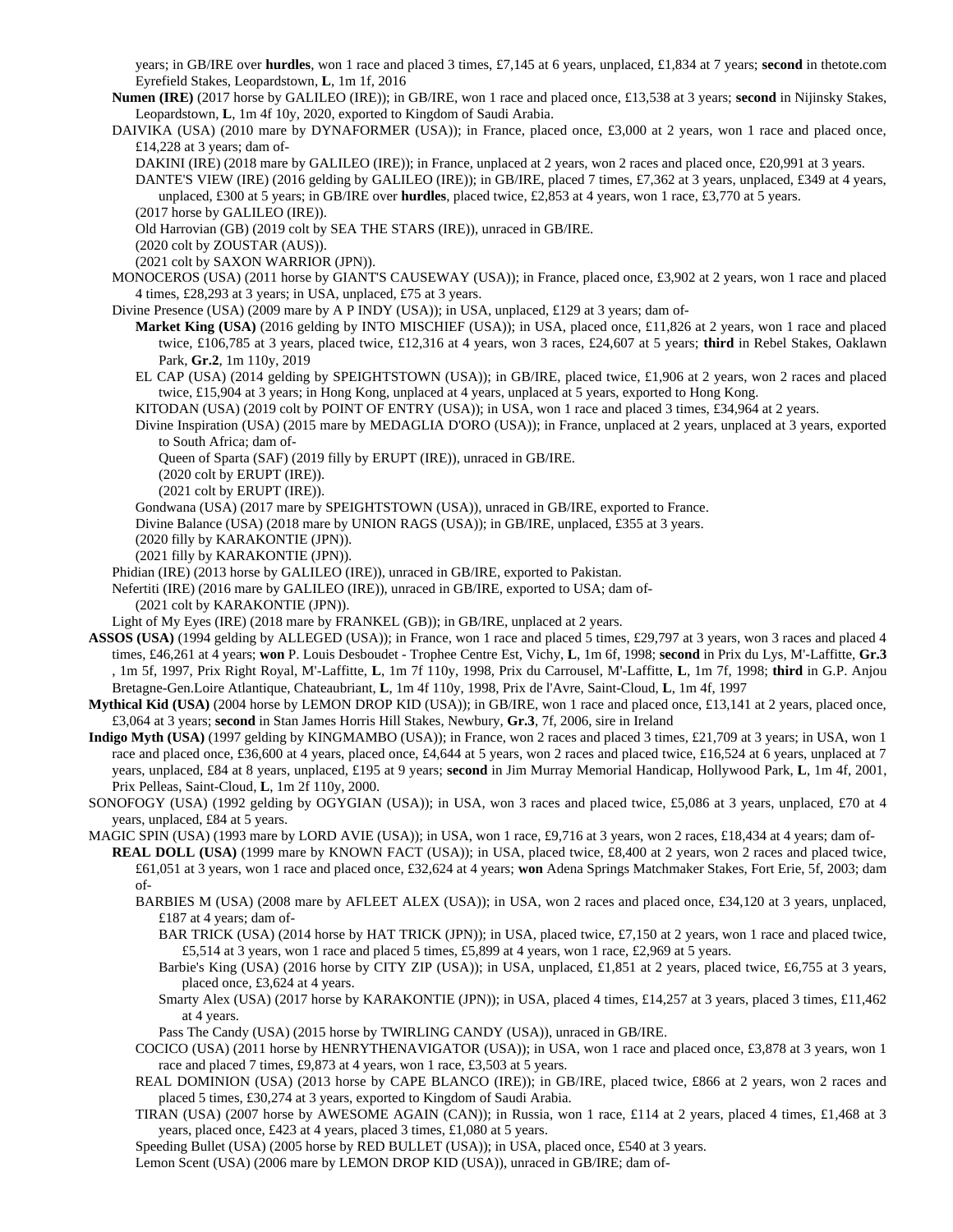(2011 mare by OLMODAVOR (USA)).

Kiss Is A Kiss (USA) (2010 mare by BROKEN VOW (USA)); in USA, unplaced at 2 years; dam of-

**Nice Not Nice (USA)** (2014 gelding by TWIRLING CANDY (USA)); in USA, won 2 races and placed twice, £30,107 at 2 years, won 1 race and placed once, £23,274 at 3 years, won 3 races and placed 5 times, £108,155 at 4 years, unplaced, £1,940 at 6 years; **second** in Ack Ack Stakes, Churchill Downs, **Gr.3**, 1m, 2018; **third** in Hagyard Fayette Stakes, Keeneland, **Gr.2**, 1m 1f, 2018

**Kiss The Sky (USA)** (2019 colt by TWIRLING CANDY (USA)); in USA, won 1 race and placed twice, £117,299 at 2 years; **second** in Kentucky Downs Juvenile Mile Stakes, Kentucky Downs, 1m, 2021.

SCARY ANIMAL (USA) (2016 mare by DISCREET CAT (USA)); in USA, won 1 race and placed once, £15,237 at 3 years, unplaced, £812 at 4 years.

Gran Airspeed (USA) (2015 horse by AFLEET ALEX (USA)); in USA, placed once, £1,804 at 2 years.

Governale (USA) (2017 horse by STREET BOSS (USA)); in USA, unplaced, £902 at 3 years.

(2020 filly by MASTERY (USA)).

(2015 horse by TAPIZAR (USA)).

SUPER GROVER (CAN) (2002 gelding by GOLD CASE (USA)); in USA, placed twice, £4,323 at 3 years, placed 4 times, £7,424 at 4 years, won 1 race and placed 3 times, £10,173 at 5 years.

THAT MAGIC RUSH (USA) (2003 gelding by WILD RUSH (USA)); in Canada, unplaced at 5 years; in USA, placed once, £442 at 3 years, won 1 race, £808 at 4 years, placed once, £256 at 5 years.

Lucky Spin (CAN) (2001 horse by LUCKY LIONEL (USA)); (Died at 3 years.); in USA, unplaced at 2 years, placed once, £1,645 at 3 years

Prancing Doe (USA) (2004 mare by RUNNING STAG (USA)); in Canada, placed once, £772 at 3 years; dam of-

BOSS ME (USA) (2011 mare by STREET BOSS (USA)); in USA, unplaced at 2 years, won 1 race and placed 3 times, £6,958 at 3 years, won 1 race and placed 5 times, £10,843 at 4 years, unplaced, £282 at 5 years.

Buck Tradition (USA) (2010 horse by TOUCH GOLD (USA)); in USA, unplaced, £598 at 3 years, unplaced, £45 at 4 years, placed twice, £1,076 at 5 years.

Silver Palette (USA) (2009 mare by NORTH LIGHT (IRE)), unraced in GB/IRE.

Le Bon Bon (USA) (2012 mare by INVASOR (ARG)); in USA, unplaced, £256 at 3 years.

Handfulofpretzels (USA) (2015 horse by QUITE A HANDFUL (USA)); in USA, unplaced, £633 at 3 years.

Quite A Tapestry (USA) (2017 mare by QUITE A HANDFUL (USA)), unraced in GB/IRE.

Contagious Giggle (USA) (2018 mare by DOWSING (JPN)), unraced in GB/IRE.

(2019 filly by VICTOR'S CRY (USA)).

Revolutionary (GB) (2008 gelding by THUNDER GULCH (USA)); in GB/IRE, unplaced at 2 years, placed 6 times, £1,920 at 3 years; in GB/IRE over **hurdles**, unplaced at 3 years.

Vanvidd (FR) (2011 horse by VERGLAS (IRE)); in GB/IRE, unplaced at 2 years; in France, unplaced, £1,382 at 2 years, placed once, £2,834 at 3 years, unplaced at 4 years, unplaced at 5 years; in France over jumps, unplaced at 4 years, unplaced at 5 years, exported to France.

Dancing Bird (USA) (2006 mare by LEMON DROP KID (USA)); (Died in 2012.), unraced in GB/IRE; dam of-

FRENCH EXPRESS (USA) (2011 horse by GIACOMO (USA)); in Malaysia, won 1 race and placed twice, £6,921 at 3 years, won 1 race and placed twice, £3,695 at 4 years, unplaced at 5 years.

HAVANA JUILE (CAN) (2012 mare by EINSTEIN (BRZ)); in USA, won 2 races and placed once, £13,955 at 3 years.

Positive Spin (GB) (2010 mare by DALAKHANI (IRE)), unraced in GB/IRE, exported to France; dam of-

HAKAN (GB) (2014 horse by INTENSE FOCUS (USA)); in Spain, placed once, £1,029 at 2 years, won 1 race, £4,188 at 3 years, placed twice, £2,122 at 4 years, exported to Spain.

SAN ZAFONIC (GB) (2016 horse by ZOFFANY (IRE)); in Italy, won 1 race and placed twice, £9,468 at 2 years, unplaced, £360 at 3 years, unplaced at 4 years, exported to Italy.

(2015 mare by LAWMAN (FR)).

Rotokura Bay (GB) (2018 gelding by CABLE BAY (IRE)), unraced in GB/IRE.

Scotch Mist (GB) (2019 filly by TIME TEST (GB)); in GB/IRE, unplaced, £571 at 2 years.

FIREINTHEWIND (USA) (1996 horse by ALLEGED (USA)); in Argentina, won 1 race and placed 4 times at 3 years, won 2 races at 4 years; in USA, unplaced, £411 at 5 years.

MAMA QUILLA (USA) (2009 mare by SMART STRIKE (CAN)); in GB/IRE, won 1 race and placed 3 times, £4,011 at 3 years, won 1 race and placed once, £3,550 at 4 years; dam of-

L'ENCLUME (GB) (2018 mare by GLENEAGLES (IRE)); in GB/IRE, unplaced at 3 years, won 1 race, £3,780 at 4 years.

Act of Bravery (GB) (2015 gelding by INVINCIBLE SPIRIT (IRE)); in GB/IRE, placed once, £1,232 at 3 years.

Dream To Reality (GB) (2016 mare by AUSTRALIA (GB)), unraced in GB/IRE; dam of-

(2021 filly by ZOUSTAR (AUS)).

(2019 gelding by AUSTRALIA (GB)).

(2021 filly by SAXON WARRIOR (JPN)).

MAMBO JAMBO (USA) (1995 mare by KINGMAMBO (USA)), see above.

METEORITE SUN (USA) (1998 gelding by MIESQUE'S SON (USA)); in GB/IRE, placed once, £645 at 6 years; in France, won 1 race and placed 3 times, £11,018 at 3 years, unplaced, £563 at 6 years, exported to France.

Thetartankangaroo (USA) (2008 horse by LEMON DROP KID (USA)); in GB/IRE, placed once, £619 at 2 years, unplaced at 3 years.

Anse Victorin (USA) (2003 mare by MT LIVERMORE (USA)), unraced in GB/IRE; dam of-

MONT SIGNAL (GB) (2010 gelding by PIVOTAL (GB)); in GB/IRE, unplaced at 2 years, won 1 race, £2,588 at 4 years; in Greece, won 2 races and placed twice, £3,073 at 4 years, won 1 race and placed once, £2,429 at 5 years, unplaced at 6 years, exported to Greece.

HAPPY FRIENDSHIP (GB) (2011 gelding by EXCEED AND EXCEL (AUS)); in Hong Kong, unplaced at 3 years, won 1 race, £28,311 at 4 years, won 1 race and placed 3 times, £55,427 at 5 years, placed twice, £22,740 at 6 years, won 1 race and placed once, £51,512 at 7 years, exported to Hong Kong.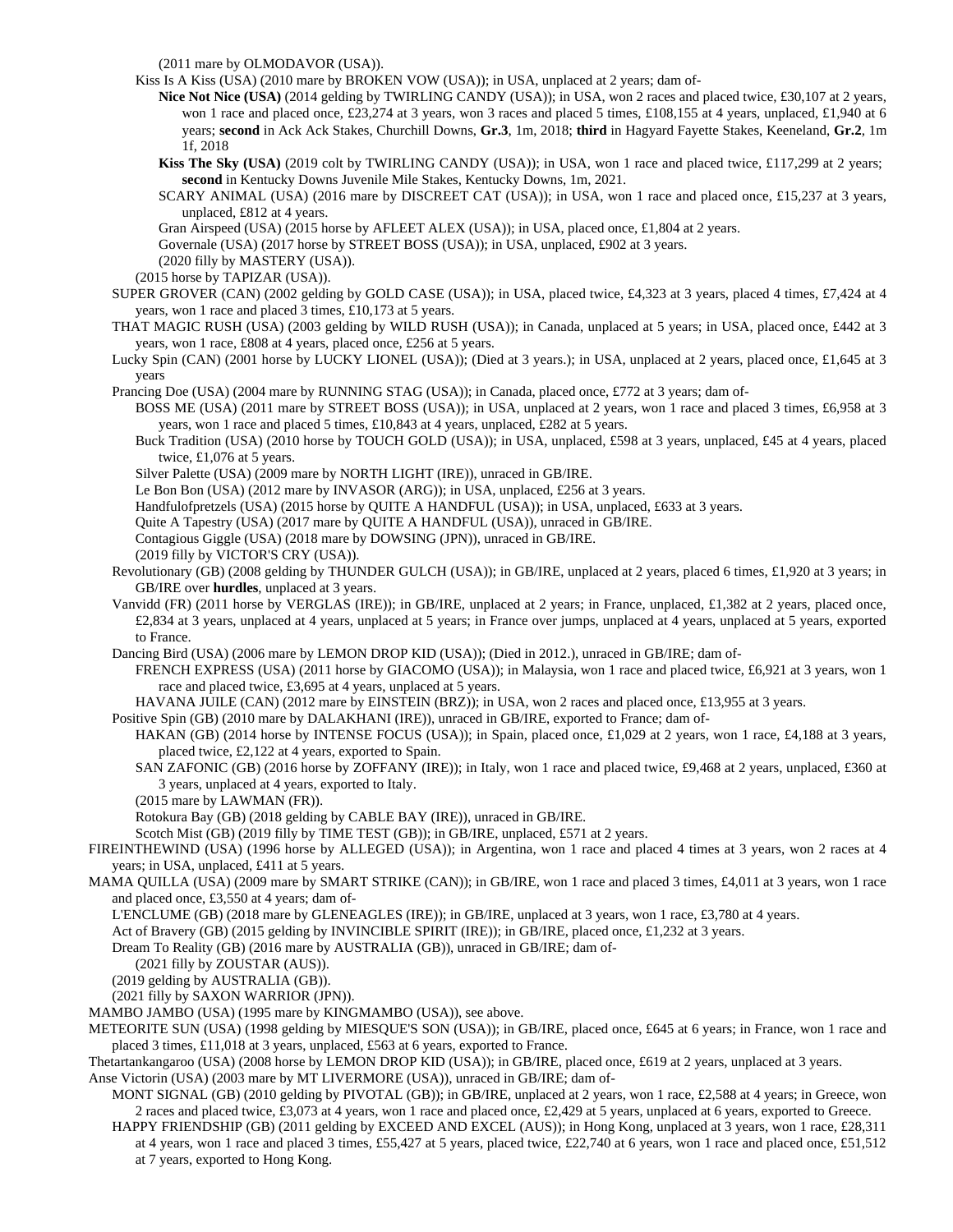- PIRATES BAR (GB) (2014 horse by NATHANIEL (IRE)); in France, unplaced at 3 years; in Italy, unplaced at 2 years, won 2 races and placed 3 times, £11,724 at 3 years, unplaced at 5 years, exported to Italy.
- Run Strong (GB) (2015 horse by RIP VAN WINKLE (IRE)); in Italy, placed once, £512 at 2 years, exported to Italy.
- Surrey Spirit (GB) (2009 mare by INVINCIBLE SPIRIT (IRE)); in GB/IRE, unplaced at 2 years, exported to Morocco; dam of-

(2014 mare by DUTCH ART (GB)).

(2015 gelding by EQUIANO (FR)).

Able Mate (GB) (2012 horse by SHAMARDAL (USA)); in GB/IRE, unplaced at 2 years.

(2013 horse by DUKE OF MARMALADE (IRE)).

(2016 mare by ARCHIPENKO (USA)).

Instrip (GB) (2018 horse by OUTSTRIP (GB)); in GB/IRE, unplaced at 2 years.

Folk Story (USA) (2006 horse by GONE WEST (USA)); in United Arab Emirates, unplaced at 4 years, exported to United Arab Emirates.

## **3rd dam.**

**Millieme** (1977 mare by MILL REEF (USA)); in France, placed twice, £3,741 at 2 years, placed once, £421 at 3 years, unplaced at 4 years; **second** in Prix de la Cascade, Longchamp, **L**, 1979; **fourth** in Prix des Reservoirs, Longchamp, **Gr.3**, 1979; dam of 13 known foals; 8 known runners; **7 known winners**

**MYTH TO REALITY (FR)** (1986 mare by SADLER'S WELLS (USA)), see above.

- **Casamasa (IRE)** (1996 gelding by SADLER'S WELLS (USA)); in GB/IRE, placed once, £13,200 at 4 years; in France, placed once, £1,818 at 2 years, won 1 race and placed 6 times, £33,800 at 3 years, placed once, £3,458 at 4 years, unplaced at 5 years; **second** in Sagitta Jockey Club Stakes, Newmarket, **Gr.2**, 1m 4f, 2000, Prix Vulcain, Saint-Cloud, **L**, 1m 4f, 1999; **third** in Prix du Lys, Chantilly, **Gr.3**, 1m 5f, 1999, Prix Berteux, Chantilly, **Gr.3**, 1m 7f, 1999, Prix Right Royal, Maisons-Laffitte, **L**, 1m 7f 110y, 2000, Prix Michel Houyvet, Deauville, **L**, 1m 7f, 1999, exported to France
- **Titus Groan** (1985 horse by GORYTUS (USA)); in France, won 1 race, £11,958 at 2 years; **third** in Prix des Chenes, Longchamp, **Gr.3**, 1987, sire in France, exported to France

KIRINYAGGA (1983 gelding by KINGS LAKE (USA)); in France, won 2 races, £9,502 at 3 years, exported to France.

- TORCELLO (1987 horse by PROCIDA (USA)); in GB/IRE, unplaced at 2 years, won 2 races and placed twice, £8,619 at 3 years, exported to France.
- LAST PERFORMANCE (1984 horse by STAR APPEAL); in France, won 1 race and placed once, £8,441 at 2 years, exported to France.

MIMIQUE (GB) (1989 horse by SADLER'S WELLS (USA)); in GB/IRE, placed twice, £1,426 at 2 years, won 1 race and placed twice, £4,600 at 3 years; in United Arab Emirates, won 1 race, £1,349 at 4 years, exported to Dubai.

Danamore (IRE) (1990 gelding by LOMOND (USA)); in GB/IRE, placed once, £209 at 3 years.

Farrh Nouriya (IRE) (1988 mare by LOMOND (USA)), unraced in GB/IRE, exported to France; dam of-

GIRASOLE (GB) (1996 horse by RISK ME (FR)); in Italy, won 1 race and placed once, £2,619 at 2 years, won 2 races and placed 4 times, £8,228 at 3 years, won 1 race and placed once, £1,924 at 4 years, placed 4 times, £1,647 at 5 years, won 1 race and placed 4 times, £1,812 at 6 years, won 1 race and placed 3 times, £1,476 at 7 years, unplaced at 8 years, exported to Italy.

SREMICA (GB) (1993 mare by RISK ME (FR)); in Slovakia, won 1 race and placed twice, £354 at 3 years, exported to Slovakia. (1994 horse by RISK ME (FR)).

Linda (GB) (1995 mare by RISK ME (FR)); in GB/IRE, unplaced at 2 years.

The O'Malley (GB) (1997 mare by RISK ME (FR)); in GB/IRE, unplaced at 3 years, unplaced at 4 years; in GB/IRE over **hurdles**, unplaced at 4 years.

First Stampede (GB) (2000 horse by BIJOU D'INDE (GB)), unraced in GB/IRE, exported to Kuwait.

Perfect Design (GB) (2002 mare by KILLER INSTINCT (GB)); in GB/IRE, unplaced at 3 years.

- Paradise Louis (IRE) (1992 mare by SADLER'S WELLS (USA)), unraced in GB/IRE, exported to USA; dam of-
	- ANGEL SHOT (USA) (2000 horse by DEVIL'S BAG (USA)); in Japan, won 7 races.
		- PAPPATACI (USA) (2004 horse by GRAND SLAM (USA)); in Japan, unplaced at 2 years, won 1 race and placed 4 times, £4,185 at 3 years, won 2 races and placed twice, £3,382 at 4 years, won 1 race and placed 3 times, £3,990 at 5 years, won 1 race and placed 3 times, £3,462 at 6 years.
		- LUNATIC LOVE (USA) (1997 mare by KRIS); in Japan, won 2 races and placed once, £109,060 at 3 years; dam of-
			- MONDNACHT (JPN) (2008 horse by DAHJEE (USA)); in Japan, placed once, £18,945 at 3 years, won 2 races, £3,446 at 4 years, won 1 race and placed twice, £2,008 at 5 years, won 1 race and placed 3 times, £1,359 at 6 years.
			- LEE SAM KITE (JPN) (2007 horse by EISHIN SANDY (JPN)); in Japan, won 1 race, £38,364 at 2 years, unplaced at 3 years, unplaced at 4 years.
			- Purple Eyes (JPN) (2010 horse by SOUTH VIGOROUS (USA)); in Japan, placed once, £15,018 at 2 years, placed twice, £13,999 at 3 years, placed 7 times at 4 years, unplaced at 5 years.
			- Zekkocho (JPN) (2005 mare by AGNES DIGITAL (USA)); in Japan, unplaced at 3 years.

POSITIVE POSTER (USA) (1998 horse by CARSON CITY (USA)); in Japan, won 2 races and placed 3 times.

BULL LOUIS (USA) (2001 gelding by HOLY BULL (USA)); in Japan, placed 4 times, £20,589 at 3 years, won 1 race and placed twice, £10,573 at 4 years, won 1 race and placed 6 times, £88,289 at 5 years, won 1 race, £31,304 at 6 years, unplaced at 7 years.

LOUISE WELLS (IRE) (2007 mare by KING'S BEST (USA)); in Italy, placed twice, £1,485 at 2 years, won 2 races and placed 8 times, £13,579 at 3 years, exported to Italy; dam of-

- **SKY CONSTELLATION (ITY)** (2016 gelding by BLU CONSTELLATION (ITY)); in Italy, placed 8 times, £9,027 at 2 years; in France over jumps, unplaced at 5 years; in Italy over jumps, won 3 races and placed once, £40,509 at 4 years, placed twice, £8,768 at 5 years; **won** Premio Giulio Berlingieri Hurdle, Milan, **L**, 1m 7f, 2019, Corsa Siepi dei 4 Anni Hurdle, Merano, **L**, 2m 1f 88y, 2020; **second** in Gran Criterium d'Autunno Il Pido Hurdle, Merano, **L**, 2m 110y, 2019; **third** in Criterium di Primavera Hurdle, Merano, **L**, 2m 1f 88y, 2020, P. A. di Soggiorno di Merano Hurdle, Merano, **L**, 2m 1f 88y, 2021
- **Max And Ruby (ITY)** (2012 horse by SHAWEEL (GB)); in Italy, won 1 race and placed 3 times, £6,982 at 2 years, unplaced at 3 years, placed once, £110 at 4 years; in Italy over jumps, won 2 races and placed 6 times, £13,982 at 4 years, placed twice, £2,427 at 5 years; **third** in Steeplechase di Italia M Argenton Chase, Merano, **L**, 2m 3f 110y, 2016.